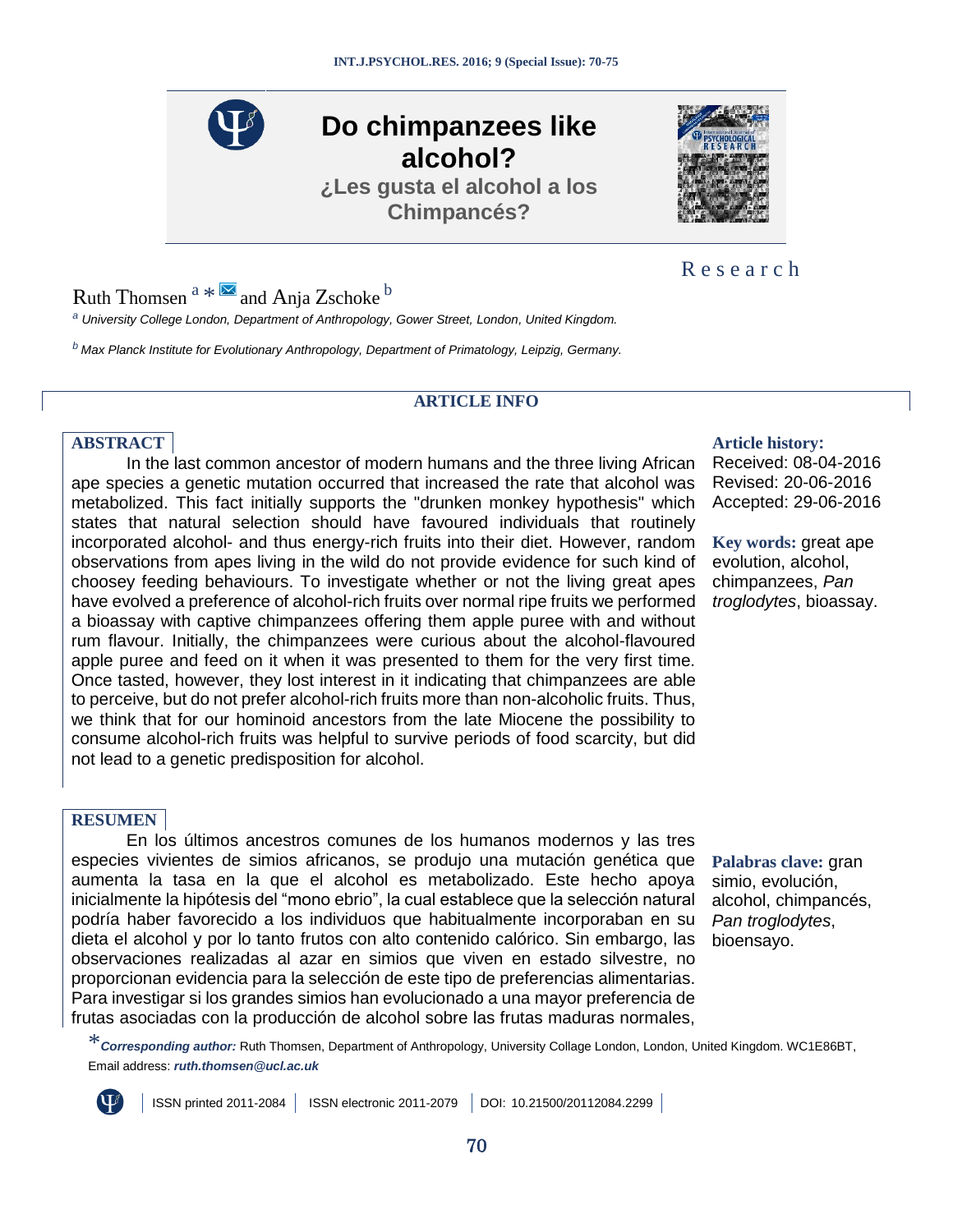llevamos a cabo un bioensayo con chimpancés en cautiverio ofreciéndoles puré de manzana con y sin sabor a ron. Inicialmente los chimpancés tuvieron curiosidad sobre el puré de manzana saborizado con alcohol y lo consumieron cuando se les ofreció por primera vez. Sin embargo, una vez probado perdieron el interés, indicando que los chimpancés son capaces de percibir el alcohol, pero no prefieren las frutas asociadas con la producción de alcohol sobre las frutas sin alcohol. Por lo tanto, creemos que, para nuestros antepasados homínidos del Mioceno tardío, la posibilidad de consumir frutas ricas en alcohol fue útil para sobrevivir a períodos de escasez de alimentos, pero no condujo a una predisposición genética para el alcohol.

# **1. INTRODUCTION**

The predisposition for alcohol in modern humans is supposed to be originated approximately 10 mya when in the last common ancestor of modern humans and the three living African ape species a genetic mutation occurred that increased by 40-fold the rate that alcohol (ethanol) was metabolized [\(Carrigan et](#page-5-0)  [al. 2015\)](#page-5-0). This finding initially supports the "drunken monkey hypothesis" which states that natural selection should have favoured individuals that routinely incorporated alcohol-rich fruits into their diet because alcohol-rich fruits have twice as much energy than normal ripe fruits [\(Dudley 2000;](#page-5-1) [2004\)](#page-5-2). Frankly said, monkeys that were regularly drunk to some degree are thought to have had an evolutionary advantage over individuals (or species) who remain sober over time.

In nature, animal species other than nonhuman primates and such diverse as, for instance, birds [\(Fitzgerald et al. 1990\)](#page-5-3) or elephants [\(Siegel and](#page-5-4)  [Brodie 1984\)](#page-5-4) are known to randomly consume alcoholrich fruits. However, from non-human primates including the African apes, who are studied already for decades in their natural habitats, there is only one report available which is describing a very small population of Western chimpanzees (Pan troglodytes verus) in a highly destroyed habitat while consuming fermenting palm wine  $(Ø 3.1%)$  that was produced and placed in the trees by humans [\(Hockings et al. 2015\)](#page-5-5).

The common diet of non-human primates living in the wild does not regularly contain alcohol. Whenever there is a choice, animals seem to prefer fresh nonalcoholic fruits over rotten alcohol-rich fruits. This fact, together with a lack of observations on wild living primates that would regularly consume alcohol-rich fruits [\(Milton 2004\)](#page-5-6), leads to the assumption that during hominoid evolution alcohol-rich fruits were consumed, if ever, only as fallback food during periods of scarcity when there was no other food available.

To investigate whether or not the living great apes have evolved a preference of alcohol-rich fruits over ripe fruits we performed a bioassay with captive chimpanzees offering them apple puree with and without rum flavour. If chimpanzees do not like and prefer alcohol-rich fruits over fresh fruit the lively interest for alcohol known in modern human societies [\(Dudley 2004\)](#page-5-2) probably has started independently from hominoid feeding habits sometime later during human evolution.

# **2. ANIMALS AND METHODS**

#### **2.1 Animals**

Western chimpanzees inhabit the tropical rainforests of Western Africa. They form large multimale multi-female groups of approximately 20-200 individuals where males are the philopatric sex and females disperse from their natal group. Chimpanzees build fission-fusion societies whereby the main group occasionally splits up into smaller feeding parties and later fuses again [\(Boesch 2012\)](#page-5-7). They are omnivores preferentially feeding on fruit for more than 75% of their total feeding time in some habitats [\(Watts et al. 2012\)](#page-5-8) and their cultures in the wild are famous for sophisticated tools use that includes poking sticks [\(Whiten et al. 1999\)](#page-5-9).

To successfully forage in a three-dimensional environment, chimpanzees have to find fruits of best nutritional quality via visual (colour) and olfactory (odour plume) cues. During the ripening process of fruits the colour changes, the texture gets softer and the starch is converted first into sugar and when the process of rotting starts yeast ferments the sugar into different alcohols of concentrations from approximately 0.04-0.72% [\(Levey 2004\)](#page-5-10).

### **2.2 Study Site**

We studied captive chimpanzees from Wolfgang-Koehler Primate Research Center (WKPRC) located inside Zoo Leipzig, Germany. The social intact group consisted of 6 males and 11 females between 3- 36 years. In accordance with the recommendations of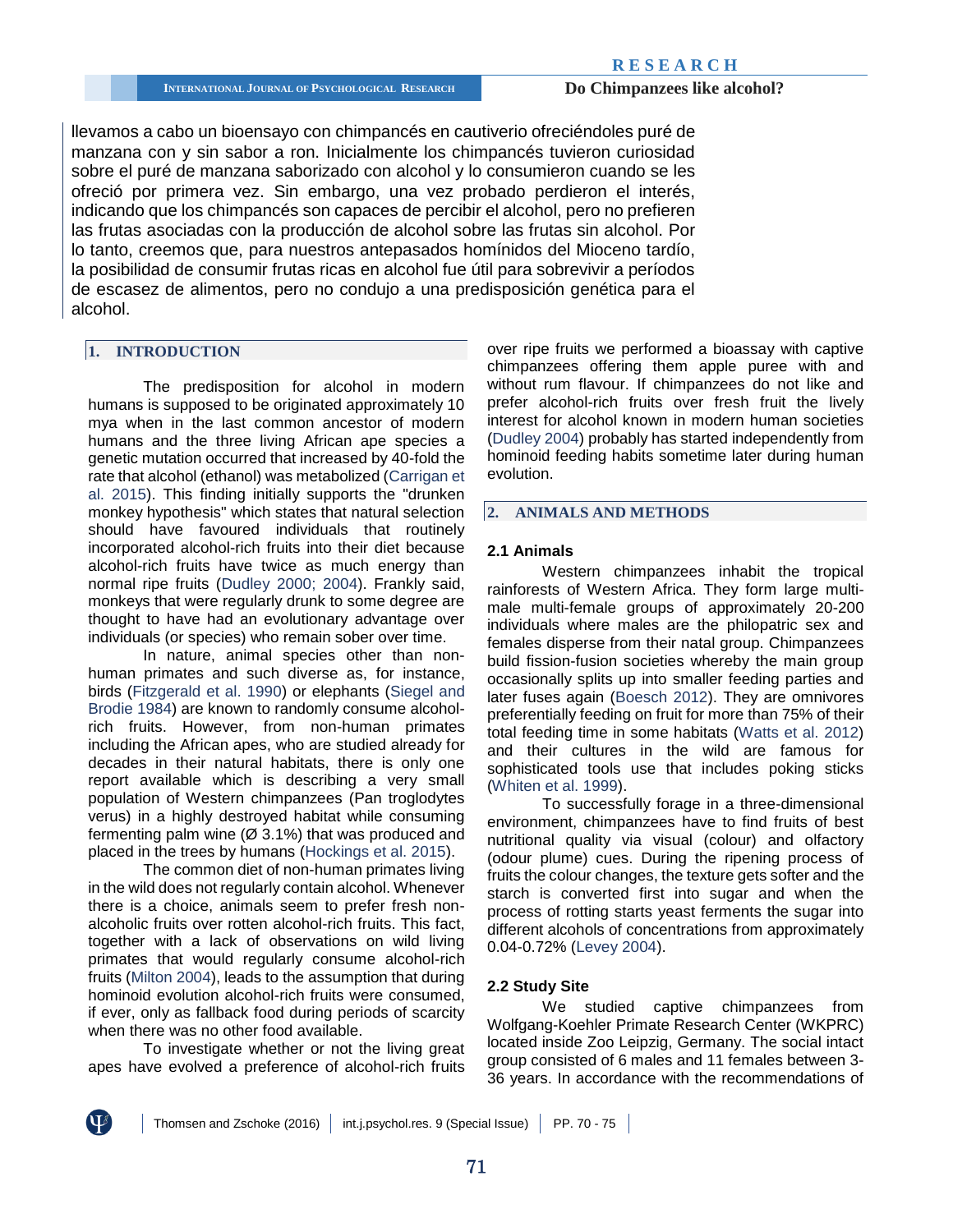### **R E S E A R C H**

# **INTERNATIONAL JOURNAL OF PSYCHOLOGICAL RESEARCH <b>Do Chimpanzees like alcohol?**

the Weatherall report "The use of non-human primates in research" the group of apes had access to a seminatural indoor (417m²) and an outdoor (4125m²) enclosure containing climbing structures, such as ropes and platforms and natural features, such as vegetation, trees and streams. They received regular feedings, had access to enrichment devices including shaking boxes and poking bins, and water ad libitum. Research was conducted in the indoor enclosure and all subjects voluntarily participated in the study.

No medical, toxicological or neurobiological research of any kind is conducted at the WKPRC. Research was non-invasive and strictly adhered to the legal requirements of Germany. The study was approved from an internal ethical committee at the Max Planck Institute for Evolutionary Anthropology. Animal husbandry and research comply with the "EAZA Minimum Standards for the Accommodation and Care of Animals in Zoos and Aquaria", the "WAZA Ethical Guidelines for the Conduct of Research on Animals by Zoos and Aquariums" and the "Guidelines for the Treatment of Animals in Behavioral Research and Teaching" of the Association for the Study of Animal Behavior (ASAB). IRB approval was not necessary because no special permission for the use of animals in purely behavioural or observational studies is required in Germany by law (TierSchGes §7 and §8).

### **2.3 Bioassay**

We used apple puree (Golden Valley®) as a substitute for ripe fruits and prepared it with rum flavour (Oetker®) to imitate both the odour and taste of alcoholrich fruits. Over a period of 10 days fresh puree was filled into a cup (40mL) and placed in a little box with 5 holes that was adjusted on a tree trunk inside the daytime enclosure to allow the chimpanzees to sniff, lick, and poke with sticks whenever [\(Figures 1a and b\)](#page-2-0). To test chimpanzees' interest in alcohol we adjusted a common habituation/dishabituation paradigm appropriate for apes [\(Hepper and Wells 2012\)](#page-5-11). During days 1-4 we offered pure apple puree, during days 5-9 we added rum flavour (200µL, to reach an alcohol concentration of 0.5%), and on day 10 we offered pure apple puree again.

# **2.4 Video Records and Analysis**

In the morning hours when the chimpanzee group was used to enter the large indoor enclosure, we video recorded for the duration of 1 hour all behavioural responses towards the presented substances [\(Table](#page-3-0)  [1\)](#page-3-0). For video analysis we used a frame-by-frame analysis tool from the software Mangold Interact (Version 8.4.7).

# **2.5 Statistical Analysis**

We counted all defined behavioural responses per individual per day. Since some individuals sometimes were joining other experiments in WKPRC, we used the percentage of individuals present in the enclosure for further analysis to run statistical tests in R (version 13.2.1). The alpha value was set at 5% [\(Sachs](#page-5-12)  [2004\)](#page-5-12).

<span id="page-2-0"></span>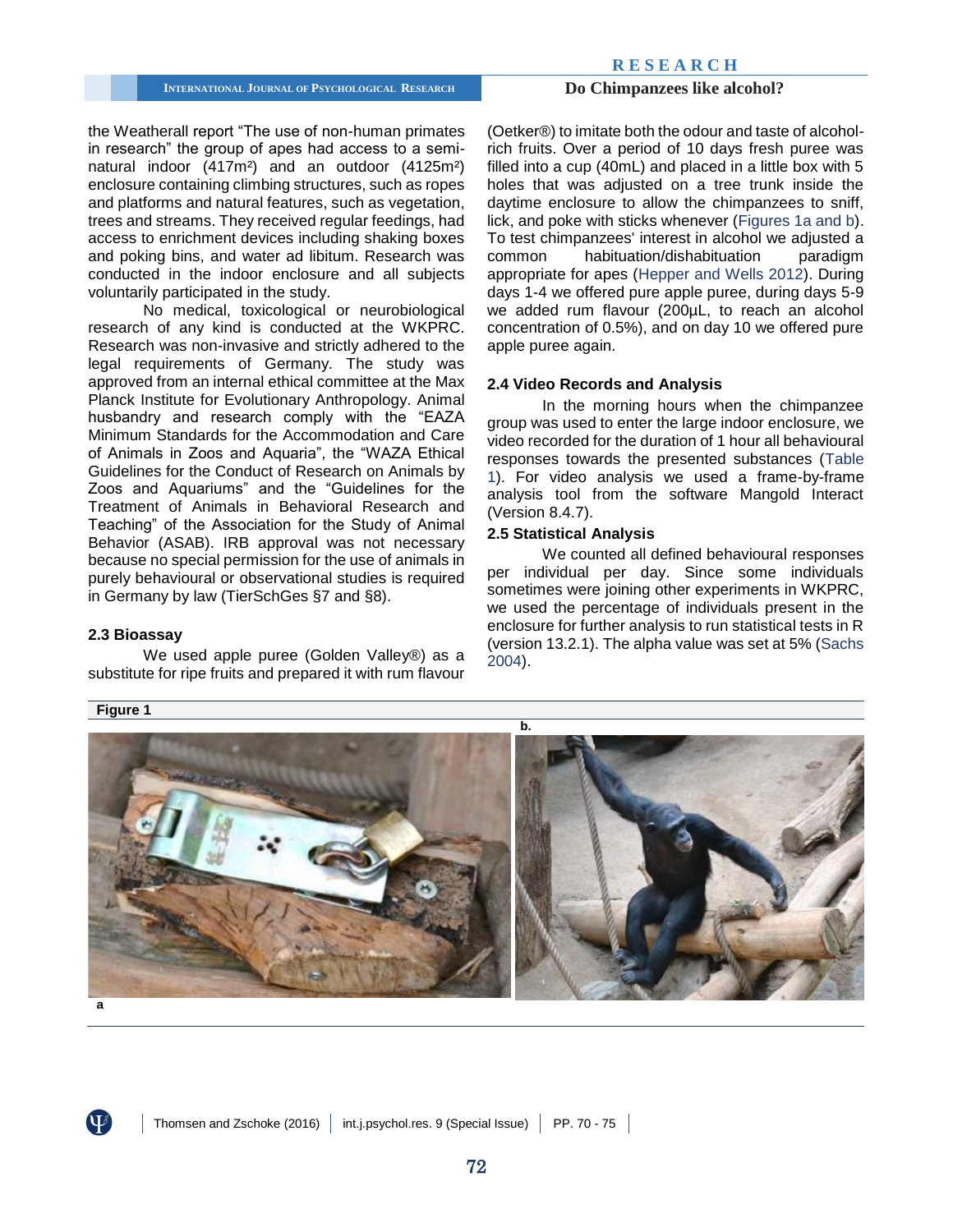**INTERNATIONAL JOURNAL OF PSYCHOLOGICAL RESEARCH Do Chimpanzees like alcohol?**

<span id="page-3-0"></span>**Table 1***. Behavioural responses of captive Western chimpanzees (Pan troglodytes verus)* 

| <b>Behaviour</b> | <b>Definition</b>                                                   |
|------------------|---------------------------------------------------------------------|
| sniffing         | Individual moves its nose towards the box closer than 3cm           |
| licking          | Individual licks the surface of the box                             |
| poking           | Individual takes a stick, pokes into the box and feeds on the puree |

# **3. RESULTS**

In total, the chimpanzees sniffed 27 times and made 62 trials to feed on the apple puree by directly licking the box or using poking sticks. During the 10 days, a peak in the number of chimpanzees that showed behavioural responses occurred on day 5, the first day when the apple puree was enriched with rum flavour [\(Figure 2\)](#page-3-1). More than 90% of the individuals present approached the box to sniff or taste the new flavour [\(Figure 3,](#page-4-0) arrow).

From days 6-9 the chimpanzees' interest came back to the level that they showed towards the pure apple puree during the first days. Thus, chimpanzees are able to perceive alcohol of low concentrations but do not significantly prefer alcohol-enriched apple puree (randomized ANOVA, p>0.05). Overall, we also found no difference in the mean number of individuals that sniffed, licked or poked on pure apple puree compared to that enriched with rum flavour (Kruskal-Wallis-test, x <sup>2</sup>=0.176, df=1, p=0.67).

<span id="page-3-1"></span>

 $\mathbf{U}^g$ 

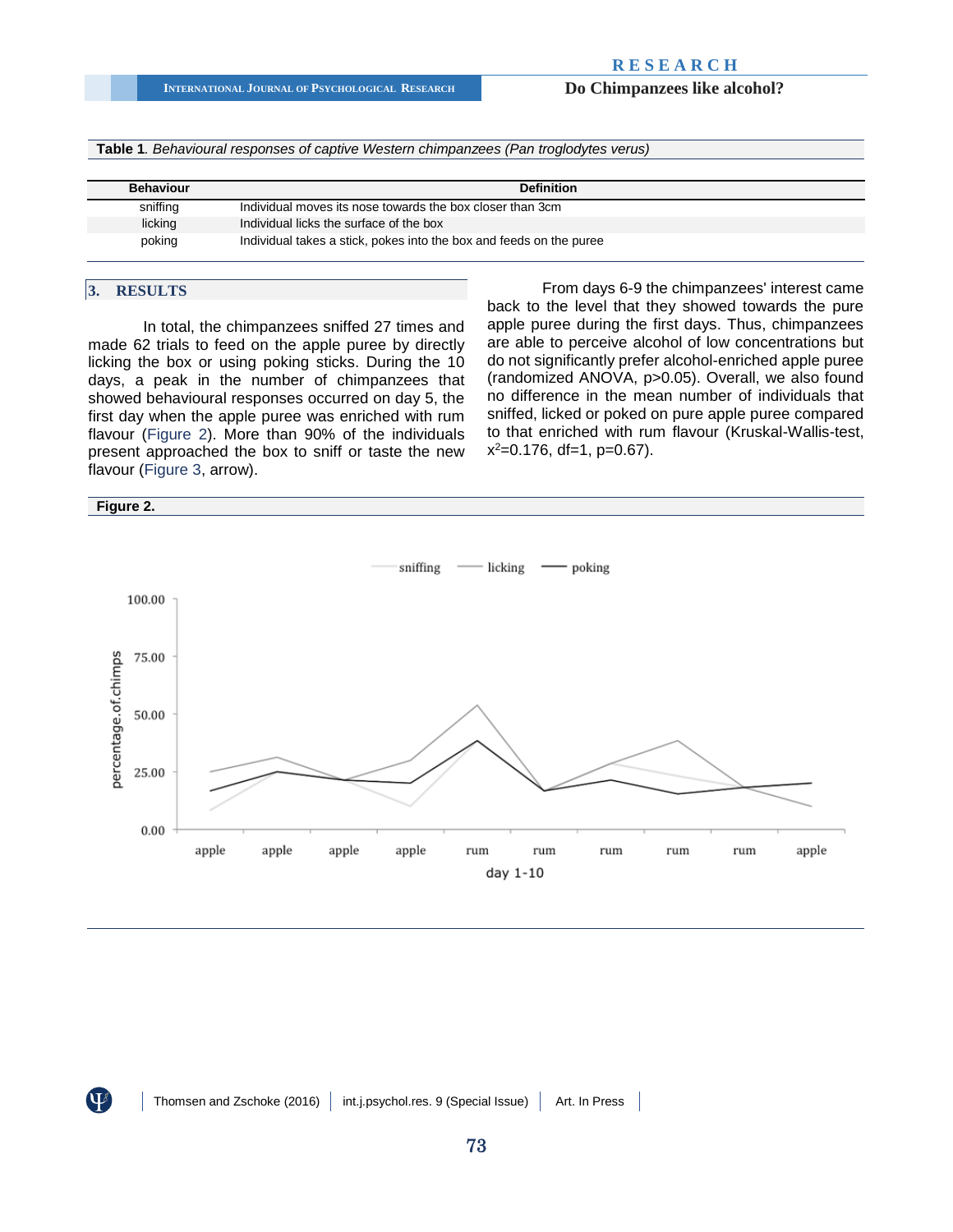### **R E S E A R C H**



#### <span id="page-4-0"></span>**Figure 3.**

#### **4. DISCUSSION**

As shown in our study, chimpanzees are able to distinguish ripe fruit from alcohol-rich fruit via olfactory and gustatory cues. During a habituation/dishabituation test, the chimpanzees initially were curious about the alcohol-flavoured apple puree and more than 90% of the individuals tried to feed on it when it was presented to them for the first time. Once tasted, however, the individuals lost their temporarily enhanced interest in it. This pattern leads to the conclusion that chimpanzees are able to perceive but do not prefer the taste of alcohol-rich over nonalcoholic fruits.

Chimpanzees share around 99.5% of their active coding DNA with modern humans [\(Goodman](#page-5-13)  [1999\)](#page-5-13) including ADH4, the ethanol-digesting enzyme alcohol dehydrogenase-4 [\(Benner 2013\)](#page-5-14). This is the first enzyme exposed to ethanol in the digestive tract that is capable of metabolizing ethanol. It was identified as a single mutation occurring approximately 10 mya that endowed the three living African apes (chimpanzees, bonobos (Pan paniscus) and gorillas (Gorilla gorilla)) as well as our species (Homo sapiens) with a markedly enhanced ability to metabolize ethanol [\(Carrigan et al. 2015\)](#page-5-0). Since during mid Miocene the climate in Africa became colder and drier coming along with a reduced number of trees and scarcity in fruits, the ability to digest rotten, alcohol-rich fruits probably offered a nutritional advantage over those hominoid species that did not develop such a mutation. This fact may help partly to explain the yet unsolved question why only three of the former approximately hundred ape species (or 14 genera) survived these severe environmental changes during Miocene [\(Begun 2007\)](#page-5-15).

Nevertheless, our study further shows that chimpanzees are able to smell and taste but do not prefer alcohol-rich fruit over fresh fruit. This can be explained by the fact that the proposed benefit of gaining more energy did not outweigh physiological and cognitive costs of alcohol consumption during the course of hominoid evolution. For wild living non-human primates "to be drunk" probably comes along with the same problems known from modern humans. Alcohol negatively impairs basic features of placentalias' reproduction such as semen quality [\(Martini et al. 2004\)](#page-5-16) as well as embryonic brain development [\(Brown et al.](#page-5-17)  [1979\)](#page-5-17). Assigned to wild living great apes, being drunk consequently also would mean to become more vulnerable to predators, to lose neural control during climbing or tool use as well as to suffer from reduced cognitive and social skills.

Summarized, we argue that for our hominoid ancestors from the late Miocene the consumption of